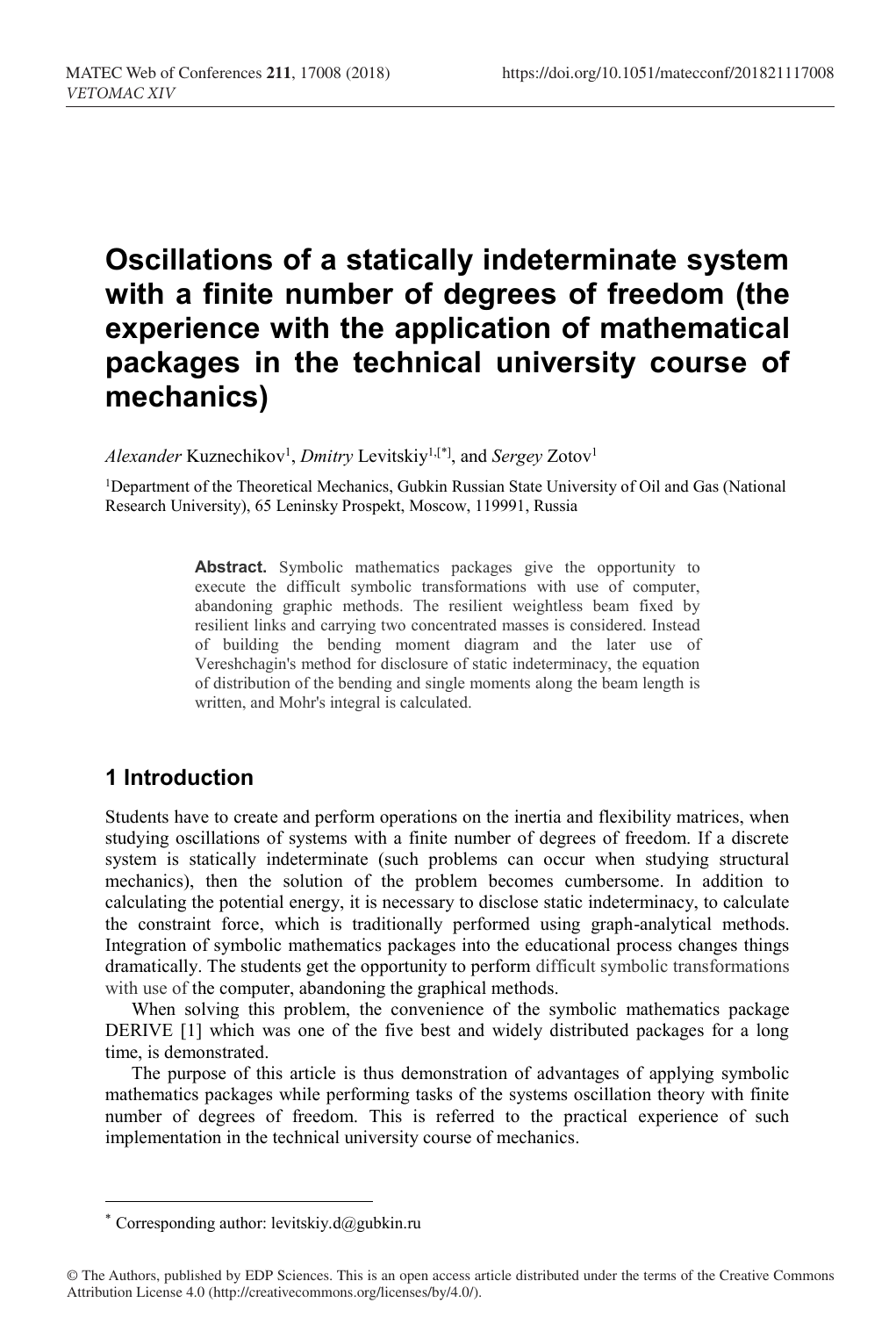#### **2 Practical example**

As an example, the resilient weightless beam fixed by resilient links and carrying two concentrated masses is considered. Instead of building the bending moment diagram and the later use of Vereshchagin's method for disclosure of static indeterminacy, the equation of distribution of the bending and single moments along the beam length is written, and Mohr's integral is calculated.

Calculation of potential energy and creation of a matrix is a cumbersome and an exigent task in case of the "manual" computation, but it is carried out by means of the mathematical package without effort.

We now need to determine the base frequency and a form of oscillations [2] of the resilient mechanical structure represented in Figure 1 under the following mechanical and geometric properties:

 $m_m = 1.5 \cdot 10^4$  kg – mass of the drilling platform's mast;

 $m_k = 10^4$  kg – mass of the upper structure;

 $EI = 4 \cdot 10^4$  Mn ⋅ m<sup>2</sup> – flexural rigidity of the mast;

 $c_1 = 100 \text{ Mn/m}$  – equivalent linear rigidity of the resilient half-space around the base;

 $c_2 = 150$  Mn/m – equivalent rigidity of cables;

 $c_c = 2000 \text{ Mn/m}$  – equivalent spiral rigidity of the resilient half-space around the base;  $h = 90$  m – mast height;

 $l = 60$  m – distance between fixing points of the equivalent springs.



**Figure 1.** A resilient mechanical structure.

Let us concentrate the mass of the whole beam in beam middle. The resilient massive beam will turn into a system with two degrees of freedom (Figure 2).



**Figure 2.** System with two degrees of freedom.

The position of system is characterized by the generalized coordinates vector with components  $x_1, x_2$ . As this takes place the mass of points is respectively equal to  $m_1 =$  $m_m$ ,  $m_2 = m_k$ . Kinetic energy of this system is: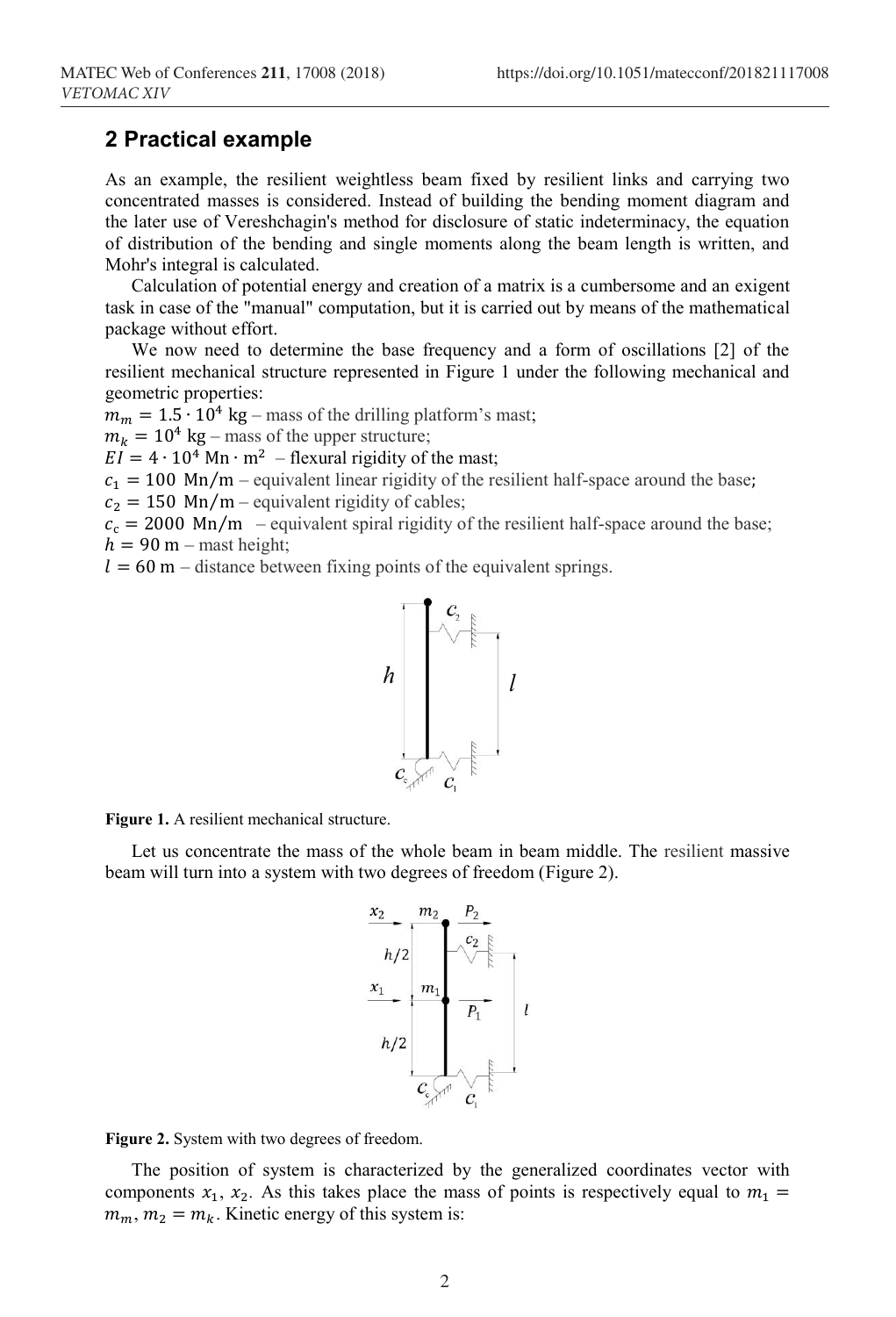$$
E = 0.5(m_1\dot{x}_1^2 + m_2\dot{x}_2^2)
$$
 (1)

Introducing a vector of the generalized velocities, it is possible to write down kinetic energy in a matrix form:

$$
E = 0.5\dot{\vec{x}}^T \cdot M\dot{\vec{x}} \tag{2}
$$

where is the inertia matrix *M* contains nonzero elements only on the main diagonal and has the form:

$$
M = \begin{bmatrix} m_1 & 0 \\ 0 & m_2 \end{bmatrix} = 10^4 \begin{bmatrix} 1.5 & 0 \\ 0 & 1 \end{bmatrix}
$$
 (3)

Let us calculate the potential energy in the resilient system, expressing it through the generalized forces of inertia of  $P_1$  and  $P_2$ .

$$
V = V_s + V_b = \int_0^h \frac{[M(y)]^2 dy}{2EI} + \frac{F_B^2}{2c_2} + \frac{F_D^2}{2c_1} + \frac{M_D^2}{2c_c}
$$
 (4)

 $V_s$  – potential energy of resilient supports which the rigid beam (Figure 3) to is fixed;

 $V_b$  – potential energy of the resilient beam having the rigid supports (Figure 4);

*EI* – flexural rigidity of the beam;

 $M(y)$  – bending moment depending from y;

 $F_B$  – reaction in the point *B*;

 $F_D$ ,  $M_D$  – reactions in the point *D*.



**Figure 3.** Potential energy of resilient supports which fix the resilient beam.



**Figure 4.** Potential energy of the resilient beam with the rigid support.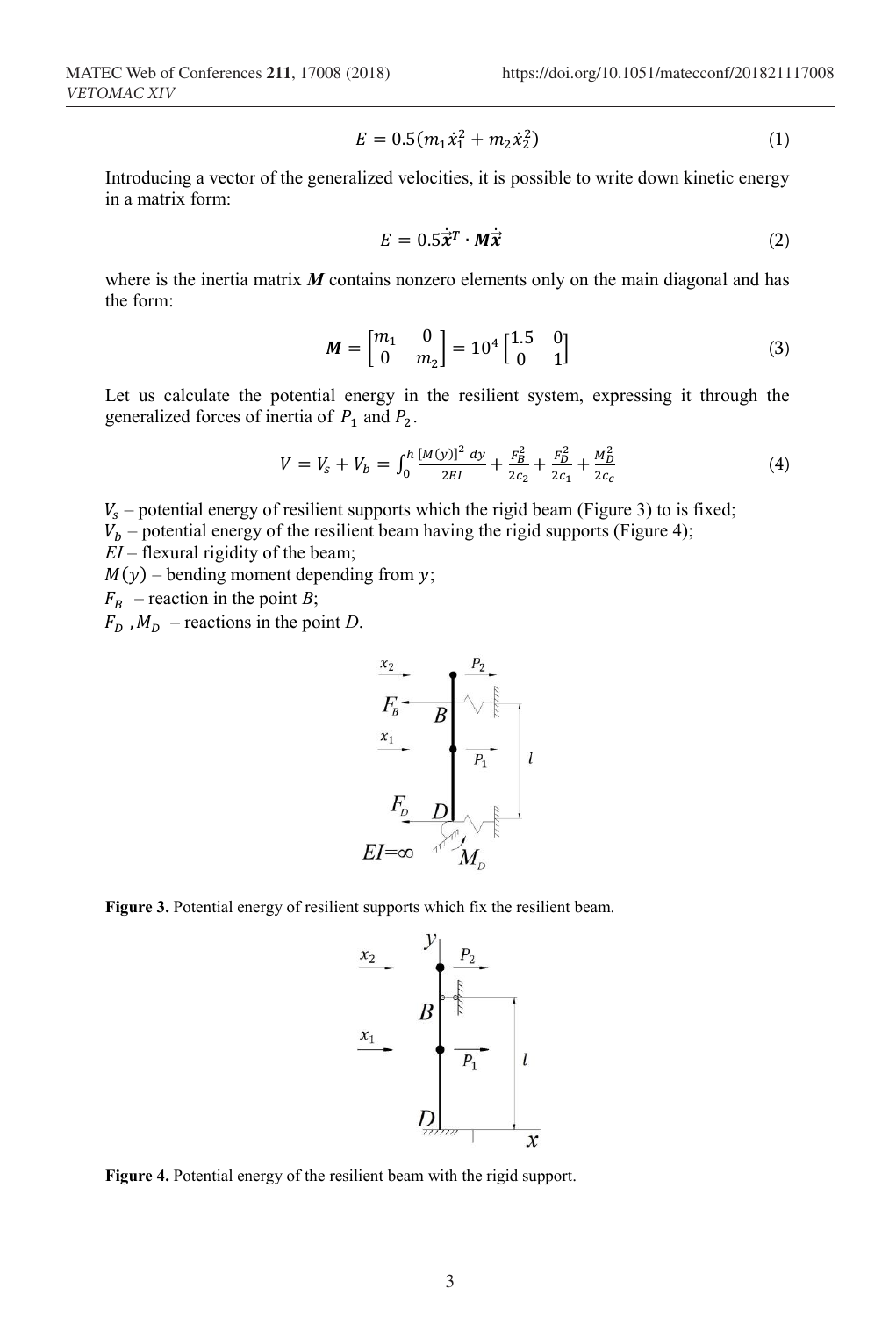For totality of planar system of parallel forces the structure is once statically indeterminate. Let us consider two cases:

- 1) the generalized force is applied above support *B*,
- 2) the generalized force is applied below support *B*.

We will choose the main system, having rejected support *B* (Figure 5).



**Figure 5.** Main system with rejected support B.

For calculation of reaction in point *B* depending from force  $P_2$  we write down Mohr's integral for point *B* depending from forces  $X_B$  and  $P_2$ .

$$
\delta_B = \int_0^l \frac{M^0 M(P_2) dy}{EI} + \int_0^l \frac{M^0 M(X_B) dy}{EI} = 0
$$
\n(5)

where  $M^0$  is the bending moment from unit force.

In a local system of coordinates XDY, we will find the equation of the bending moment diagram  $M(X_R)$  depending from force  $X_R$  arising in section *K*. For this purpose we will write down expression of the moment from force  $X_B$  relating to the point *K* with coordinates (0,*y*,0) in an analytical form: for *y*<*l*

$$
\overrightarrow{M}(\overrightarrow{X}_B) = -\begin{vmatrix} \overrightarrow{i} & \overrightarrow{j} & \overrightarrow{k} \\ 0 & (l-y) & 0 \\ -X_B & 0 & 0 \end{vmatrix} = -\overrightarrow{k}(l-y)X_B
$$
(6)

or  $M(X_B) = (y - l)X_B$ ,  $y < l$ .

The minus sign is taken because  $M(X_B) + M_K(X_B) = 0$ , where  $M_K(X_B)$  is moment from force  $X_B$  relating to the point *K*.

Let us similarly find  $M(P_2)$ .

$$
\overrightarrow{M}(\overrightarrow{P}_2) = -\begin{vmatrix} \overrightarrow{i} & \overrightarrow{j} & \overrightarrow{k} \\ 0 & (y_2 - y) & 0 \\ P_2 & 0 & 0 \end{vmatrix} = \overrightarrow{k}(y_2 - y)P_2 \tag{7}
$$

or  $M(P_2) = (y_2 - y)P_2$ .

The bending moment from unit force  $M^0$  we will obtain by having replaced force  $X_R$ with unit. Thus  $M^0 = y - l$ . The calculated dependences of bending moments on coordinates correspond to building the bending moments diagram of compressed fibres. As a result, Mohr's integral for force lying above support *B* will take form:

$$
\int_0^l (y-l) P_2(y_2-y) dy + \int_0^l (y-l)^2 X_B dy \tag{8}
$$

Record of the last formula and calculation of  $X_B$  reaction by using DERIVE package [4]: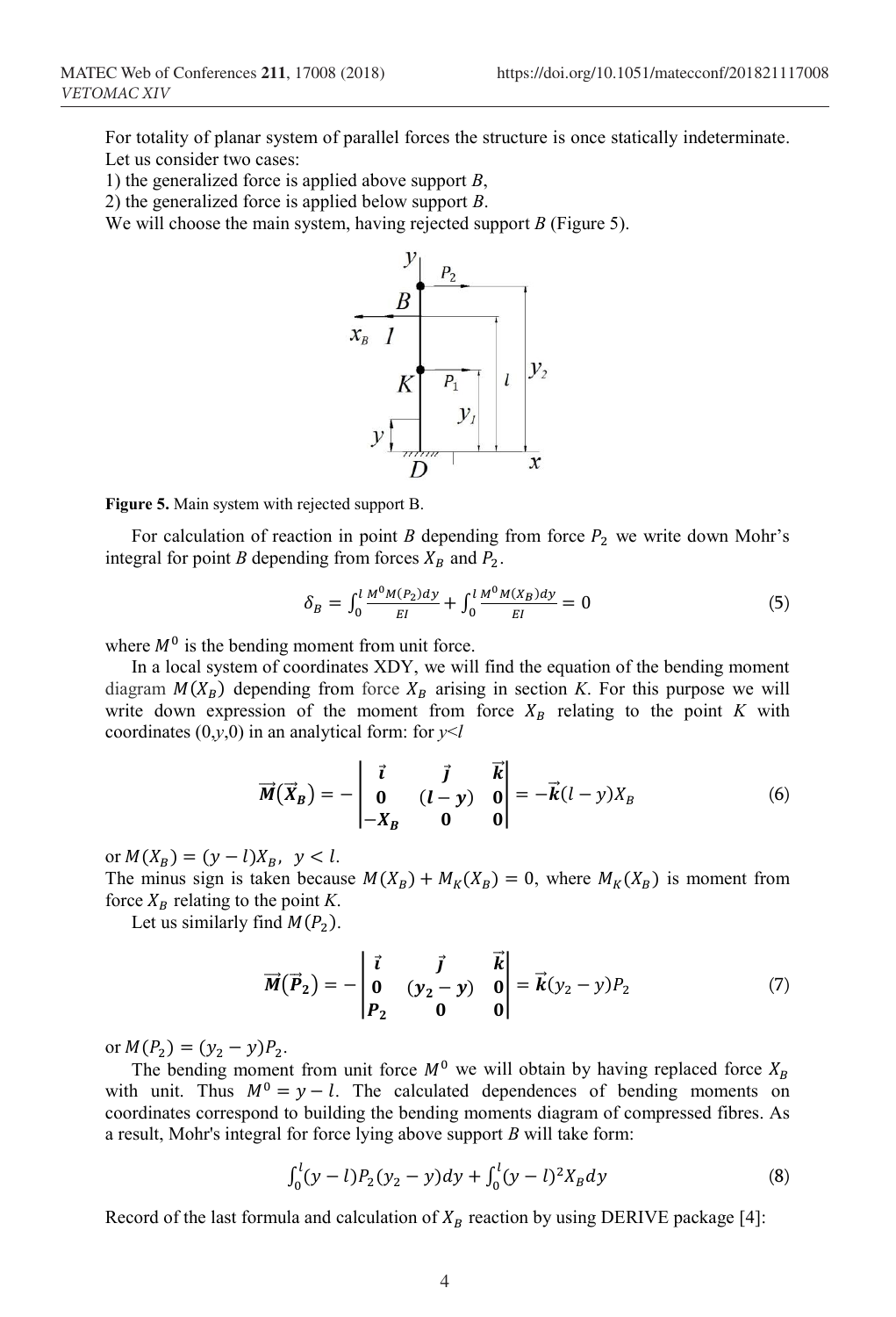Here INT is designation of integral, p sub2 – designation of force  $P_2$ ; y sub2 – designation of  $y_2$ ; x sub – designation of force  $X_B$ .

$$
INT((y-l)*p sub2(y sub2-y),y,0,l)+INT((y-l)^2*x subb,y,0,l)=0
$$
 (9)

$$
0.333333^{*}1^3* \times \text{subb-0.166666*}1^2* \text{p sub2*}(3* \text{y sub2-l}) = 0 \tag{10}
$$

$$
x \text{ subb=0.5*p sub2*(3*y sub2-l)/l} \tag{11}
$$

As a result:

$$
X_B = (0.5P_2(3y_2 - l))/l
$$
\n(12)

Let us similarly calculate value of force  $X_B$  depending of force  $P_1$  applied below support *B*. In this case Mohr's integral has form:

$$
\int_0^{y_1} (y - l) P_1(y_1 - y) dy + \int_0^l (y - l)^2 X_B dy = 0 \tag{13}
$$

After calculations we will obtain:

$$
X_B = (0.5P_1y_1^2(3l - y_1))/l^3
$$
\n(14)

Reaction in support *B* depending on the generalized inertial forces can be calculated in accordance with the formula:

$$
F_B = (0.5P_2(3y_2 - l))/l + (0.5P_1y_1^2(3l - y_1))/l^3 =
$$
  
=  $(0.5P_2(3h - l))/l + (0.5P_1h^2(6l - h))/(8l^3)$  (15)

For calculations of potential energy of the deformed springs we will find constraint reactions in the point *D* depending of forces  $P_1$  and  $P_2$ . Writing down and solving equilibrium equations of planar system of parallel forces, we will find

$$
F_D = P_1 + P_2 - F_B = 1.5P_2(1 - h)/l + P_1(8l^3 - 3lh^2 + 0.5h^3)/(8l^3)
$$
 (16)

$$
M_D = P_1 h/2 + P_2 h - X_B l = P_1 h/2 + 0.5 P_2 (l - h) - P_1 h^2 (6l - h)/(16l^2)
$$
 (17)

Expression of bending moment in arbitrary cross-section of the beam can be written down, using the Heaviside function  $\sigma(l-\gamma)=1$ , for  $l-\gamma>0$ ,  $\sigma(l-\gamma)=0$ , for  $l-\gamma<0$ .

$$
M(y) = P_1(h - y) - F_B(l - y) \cdot \sigma(l - y) + P_1(0.5h - y) \cdot \sigma(0.5h - y) \tag{18}
$$

Let us calculate potential energy of the resilient beam for the preset values of *h* and *l*:

$$
V_b = 2.2(5120P_2^2 - 1728P_1P_2 + 351P_1)/(EI)
$$
 (19)

Afterwards values of variables *h* and *l* are defined, potential energy of resilient beam is written down and calculation of the beam is made. For further calculations by using DERIVE package it is necessary to change from index variables to regular ones. This is due to restricted opportunities of DERIVE package during the work with index variables. Therefore, the designations  $P_2 = p, P_1 = q$  will be used in files. As a result by using DERIVE package: